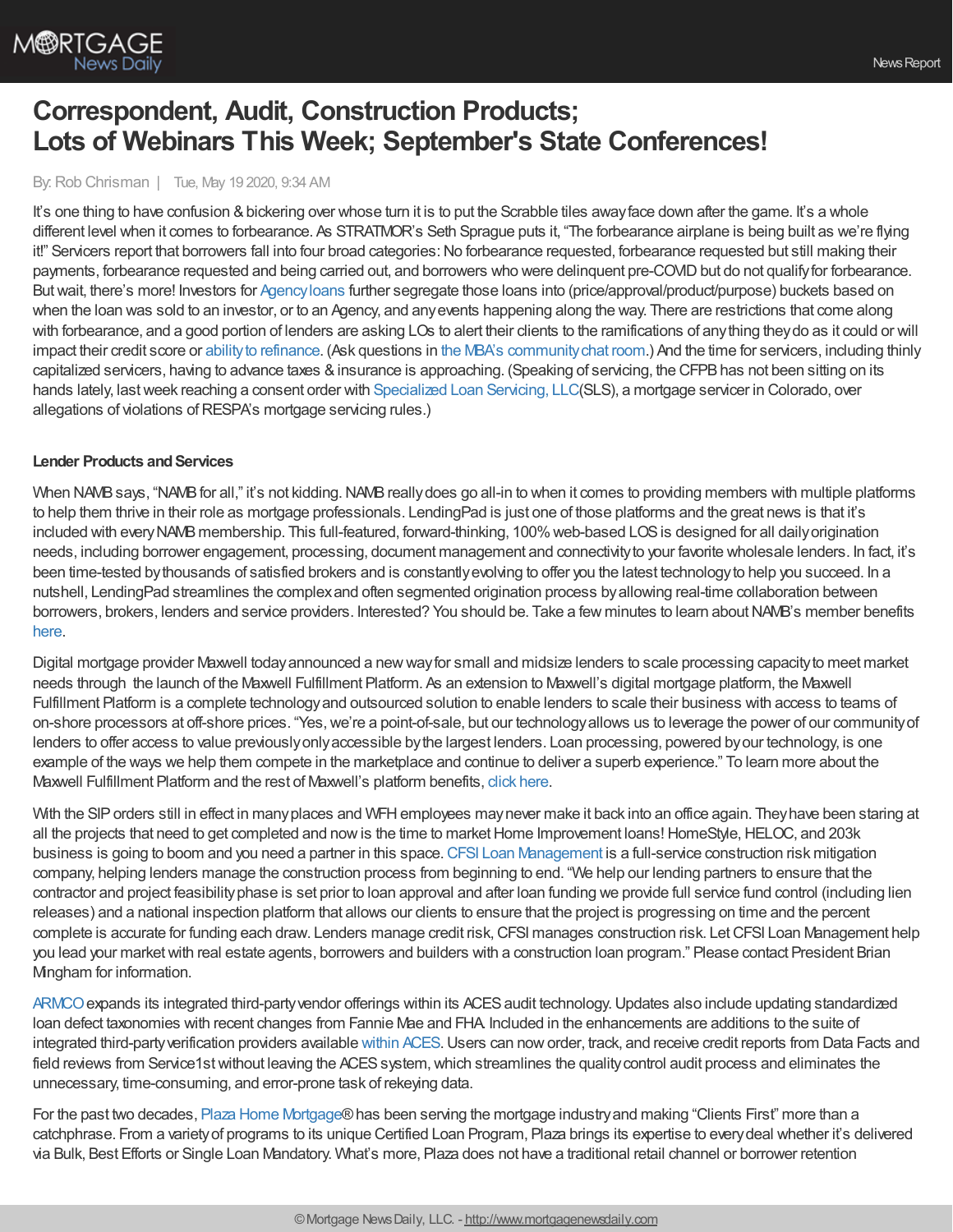

programs, so it does not compete with its correspondent clients. Your borrowers stayyour borrowers. Learn more bycompleting our New Correspondent Checklist.

As the country slowly starts to open back up, regulators and the GSEs are focused on creating policies and guidance to help borrowers impacted by COVID-19 while maintaining liquidity. Unfortunately, a growing volume of consumers continue to be impacted every day. To stay up to date, click here to get the latest information from the CDIA, the CFPB, and on [howforbearance](https://hubs.ly/H0qDBFy0) looks on the credit report. Feel free to use that information to help educate your teams on the reporting standards required for theGSEs and to aid in forming your own customer service approach concerning forbearance. If you have any questions at all, the Informative Research team is always here to help. Feel free to reach out at 800-473-4633!

Check out this FREE Live [Workshop](https://attendee.gotowebinar.com/register/6540595957803374608?source=Rob+Chrisman) on June 3. Experts Alex Kutsishin, Co-Founder and CEO of Sales Boomerang, and Paul Harrington, Business Development Director for Usherpa, explain how Loan Officers can provide value to their Realtor partners and build mutually beneficial relationships byutilizing authentic data intelligence. Authentic intelligence linked to powerful CRMand Marketing systems give Loan Officers the opportunity to share actionable buyer data that Realtors can use to grow their business. By providing value to Realtors, LOs can cultivate crucial professional relationships and establish rock-solid referral pipelines. It's a win, win, win. LOs win, Realtors win, and borrowers win. Register Now: The Holy Grail- Send Realtors Buyers

### **Webinars andEvents**

Vendors are stepping up their game in response to urgent demand for sociallydistant closing solutions.Notably, SimpleNexus has fasttracked the release of its SimpleNexus Closing Portal,which enables lenders to securelycollaborate with settlement service providers for streamlined closing package delivery. Building on last year's introduction of SimpleNexus Disclosures,which lets lenders distribute individual closing packages to settlement partners for online retrieval, the newportal gives settlement service providers access to all their SimpleNexus closing packages in a secure, personal dashboard featuring real-time tracking and seamless LOSintegration. Senior Product Manager Tyler Prows says the newportal will pave the wayfor hybrid mortgage closings within SimpleNexus. For more ideas on building your mobile origination capabilities, join SimpleNexus and Citywide Home Loans [TOMORROWat](https://bit.ly/2SGs9yo) 1 pm CT.

You don't want to miss this one! Register for XINNIX's free live webinar event tomorrow, Wednesday, May 20, at 2:00 PMET. Join XINNIX Founder &CEO,CaseyCunningham, for "Top Producer Tips to Manage Volume Today" with special guests Joe Bigelman from John Adams Mortgage Company, Stuart Saunders from BankSouth Mortgage, and Michael Stallings from HomeStar Financial in discussing out howthree of our industry's top producers are staying on top and adjusting their business amidst the volume surge and capacitychallenges, maintaining referral relationships, creating efficiencies through tools and processes and more. [Reserve](http://bit.ly/2NpcuRr) your spot today!

Ellie Mae's Virtual [Experience](https://experience.elliemae.com/keep-me-informed) 2020 is available through May31. The online portal will be available to mortgage industryprofessionals through a simple registration process; For more information, Viewthe press release [here](https://www.elliemae.com/about/news-reports/press-releases/ellie-mae-announces-virtual-experience-2020)

Join CAMP for a 2 in 1 [Webinar](https://register.gotowebinar.com/register/7295860390549698320?source=CAMP%252BEmail) today: Cari Anderson, David Luna, John Wise, and Steve Abreu provide updated on the latest changes in the mortgage market regarding NON-QMloans.

Go LIVEwith MBAtodayduring the State of the Industryto get information, insights, and resources - everything you need to knowto plan for the future.Hear from keyindustryvoices, including agencyleaders and MBA's team of economists and policyand advocacyexperts. Complimentary for MBA members.

Register for an FHANo Fee Online webinar: FHA Quality Assurance Update: Q2 2020 scheduled for Wednesday, May 20, 2-3PM (Eastern).

Wednesday, May 20th, join Marcus & Millichap Multifamily Investment Outlook for a live webinar. Register for Evolving Public Policy and Innovative Investment Strategies. Topics include, "Is nowthe time to consider a taxdeferred exchange (1031) into another product type? Cost segregation can still benefit your 2019 tax returns and CARES Act and legislative update."

Attend the MMLA Virtual [Education](https://mmla.net/meet-reg1.php?mi=1342426&id=196) Series on Marketing Strategy and Tips on Wednesday, May 20th at noon. Hear from a panel of experts on how to market your business during these times.

Join Plaza on May 21st for a webinar "Government Lending—Like Our World – Is Changing." The attendee who asks the best question during the webinar will win a free drone camera: SNAPTAIN S5C WIFi FPV Drone with 720PHD Camera, Voice Control, Gesture Control RC Quadcopter!

["Transforming](https://register.gotowebinar.com/register/6714595871300492300) Borrower Engagement through Strategy, Process, and Automation". Learn from John Kresevic, CEO of JFQ Lending, Nick Rutherford, Director of Business Development and Data Analytics for McGlone Mortgage Group and Josh Friend CEO of Insellerate, on how they are using systems and technology to automate and transform borrower engagement while optimizing lead conversion. You'll hear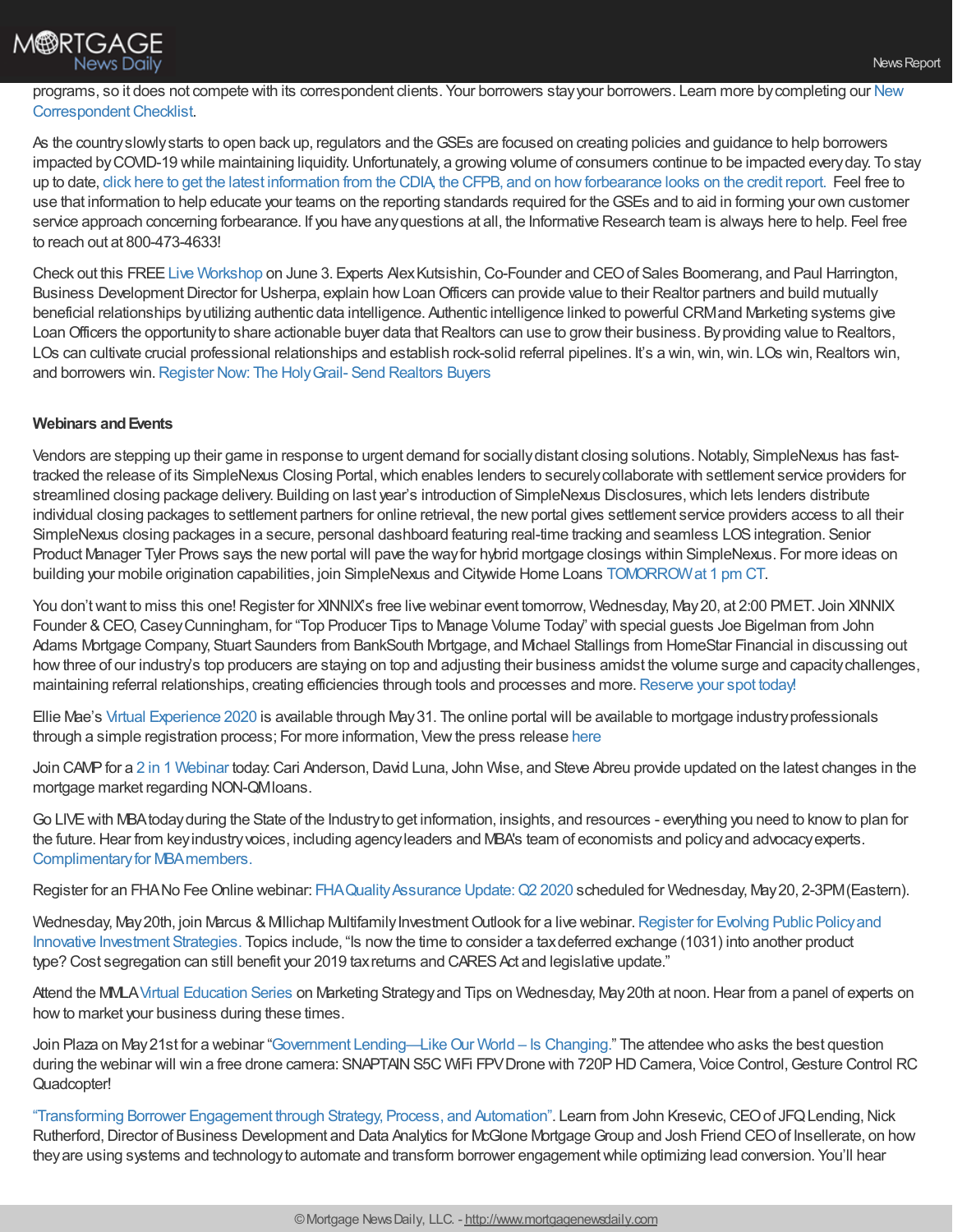

about best practices on howto define your strategy, understand howto automate each borrower touchpoint, integrate your technologystack, and optimize lead conversion.

Join MCT on May 21st at 11AMPT for its webinar on Challenges & Solutions for Correspondent Lending in Crisis: Part 2, discussing current market conditions and howtheyare affecting pricing, liquidity, and capacity, and actionable strategies for navigating the crisis and the key challenges that persist.

This Thursday, May 21, at 10AMPT, National MI brings you one of the world's best keynote speakers, [Ryan](https://register.gotowebinar.com/register/3805584972459479565) Estis who will address, "Have you started to think about howyou are going to move forward when we get back to our newnormal? Howdo you plan to capitalize on this rare opportunityto reset and reinvent your yourself, your teams, and your business?"

Register for The Bay Area CUREN Zoom [Meeting](https://events.r20.constantcontact.com/register/eventReg?oeidk=a07eh2yv0mtb78d7290&oseq) on May 21st covering Northern California Housing Valuations & Current Market Conditions, Benchmarking Mortgage Performance & Peer Data Review, and Operating During COVID-19 & Best Practices.

Collaboration between real estate partners is ever-changing. October Research will offer the complimentary "Evolving Lender Relationships" webinar 2 p.m. ET May 21st to help lenders and title agents work together to benefit the consumer. Leaders from Wells Fargo and Better.com will examine the effect COVID-19 has had on the relationships in the lending landscape, how partners can work together on successful eClosings and illustrate howvendor expectations have changed.

Register for Plaza's Cyber Security Complimentary Webinar on May 22nd. David Murray, Chief Information Security Officer, will be discussing current threats posed by the internet and how to combat them, where threats are expected to come from in the future, and real scenarios of those who have dealt with cyber security issues.

PRMG University TPO published its training calendar. Click [here](http://www.eprmg.net/training/calendar/PRMG%20University%20-%20TPO%20Class%20Schedule.pdf) to view the complete schedule for the month of May.

The Franklin American Mortgage Companyposted its May2020 Wholesale ["Customer](https://wholesalestorefront.franklinamerican.com/calendar/) Training Calendar".

### MGIC offers up a full MGIC training calendar.

[NAMMBA](http://www.nammba.org/)is hosting its State of The IndustryTown Hall Series on Friday, MAY22, from 1- 4PMET. This month's town hall features CEOs and leaders from Guild Mortgage, Waterstone Mortgage, Lenders One Cooperative, Accenture, and Coldwell Banker. Additionally, MBA's Chief Economist, Dr. Mke Fratantoni will headline the state of the industry update. The event will bring together industry stakeholders, policy makers, and CEOs to discuss the current state of the mortgage industry.

[Ohio](http://www.ohiomba.org/index.php/annual-convention-clear-vision-in-2020-new-dates-august-3-5-2020/) MBAis nowAugust 3-5,[Colorado](https://cmla.com/civicrm/event/info?id=309&reset=1) Mortgage Lenders is August 5-7, Michigan's MMLA's [conference](https://mmla.net/meetinginfo.php?id=223&ts=1588171435) is August 12-13 (possiblyvirtual), California MBA's Mortgage Innovators [Conference](https://mortgageinnovators.com/)August 16-18, MBAof [Florida](https://www.mbaf.org/2020-convention-and-conference/) moved to September 3-4, Texas MBA's Mortgage Symposium September 14-15, MBA of [Alabama](https://www.mbaal.org/) moved to September 15-16, NAMMBA Connect is September 16-19, New England Mortgage Bankers Conference September 16-17, Virginia's VMBA Convention is September 23-25, MBA of the [Carolinas](https://mbac.org/) moved to October 4-7, MBA of New Jersey is October 4-8, MBA Annual Convention is October 18-21, MBA of Georgia moved to October 26-29, Great River MBA moved to April 2021.

#### **Capital Markets**

Same as Friday, U.S. Treasuries & MBS pulled back to open the week on news of a promising vaccine. The company responsible, Moderna, said preliminary results show signs that it can create an immune-system response to fend off the new virus, though those results are just a sample from the small, first human study and should be viewed with caution. Officials from major central banks making it clear that theyintend to remain aggressive. The PBoCGovernor hinted at"more flexible and powerful" monetarypolicywhile the Bank of England Chief Economist suggested that the BoE could implement negative rates. Meanwhile, Fed Chairman Powell has acknowledged that the U.S. economyis facing a steep climb but said that the Fed is not out of ammunition "bya long shot" and repeated that there is no limit to the Fed's lending programs,which was enough to boost risk tolerance. As far as economic releases went, **the NAHBHousingMarket Index increasedinMay, beatingexpectations.**

Yesterday we received the MBA's forbearance stats (increasing but the pace is slowing), and today's economic calendar is underway with April Housing Starts (-30 percent) and Building Permits (-21 percent). Both Fed Chair Powell and Treasury Secretary Mnuchin will virtually testifybefore the Senate Banking Committee hearing, "TheQuarterlyCARESActReport to Congress," and **hear remarks fromMinneapolis Fed President Kashkari and Boston Fed President Rosengren. The NY Fed will conduct two FedTrade purchase operations totaling up to** \$4.433 billion. We begin the day with Agency MBS prices unchanged and the 10-year also unchanged, yielding .74 percent.